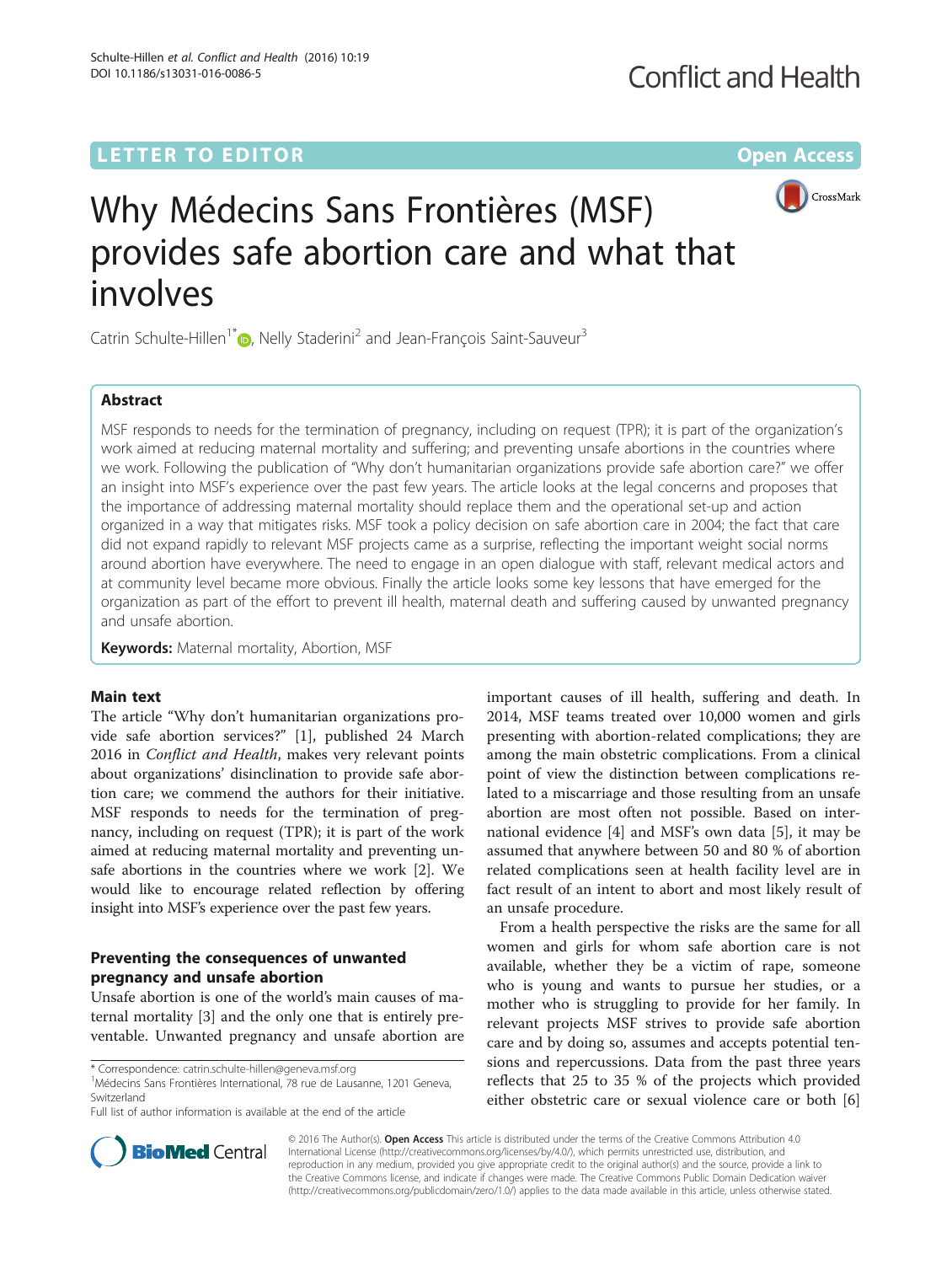report having ensured provision of safe abortion care in MSF services or having referred patients in need to an alternative quality provider. In absolute numbers, this effort translates into 500 to 1.500 women and girls per year who were granted access to safe care for a requested termination of pregnancy; this represents a small contribution to the real need for safe abortion care in the context were MSF works and where MSF provides skilled birth attendance to about 200.000 women per year.

MSF has made humble advances in the provision of safe abortion care and continues to struggle with internal resistance; however we challenge the authors' suggestion that "providing safe abortion to women who become pregnant as a result of rape in war may be a more comfortable place for organizations to begin the discussion of access to safe abortion for all women". For medical and humanitarian actors that seems to be a questionable approach. As a medical humanitarian actor, MSF is committed to helping people based on their needs and it is inconceivable that care should be available to some patients and not others in the same context. It contradicts the principle of impartiality, which demands that care be based on need and is provided irrespective of race, religion, gender or political affiliation and point of view [[7\]](#page-3-0).

# The importance of addressing maternal mortality needs to replace legal concerns

We agree with the authors of "Why don't humanitarian organizations provide safe abortion services?" that the blanket statement that abortion is illegal is simply not true. Using the legal context as a general argument to refuse the implementation of safe abortion care is proof of a poor understanding of existing legal provisions. That said, the legal provisions tend to be restrictive and are not easy to navigate. As an example, the establishment of rape is not a medical diagnostic but a legal decision and an exemption based on rape might be hard to defend. Legal procedures are full of hurdles and a woman or girl in need of an abortion may have to justify herself and expose herself to a system that has little consideration for her confidentiality and anguish. A police report may be a requirement in order to access medical care, and a collegial decision of three medical doctors, a prerequisite in some countries to justify termination of pregnancy, may be rendered impossible because no national medical doctors, who are the ones recognized by the authorities for this purpose, are actually available in the context.

While there are encouraging degrees of leniency in most abortion-related legislation, it is not advisable to rely solely on legal "loopholes" as a safety net for action. In countries with very restrictive laws on abortion, legal lenience for certain situations does not mean there is no risk of legal pursuit. The way the law is applied will depend on perception and interpretation. Finally, refusing the provision of safe abortion care based on legal arguments places the importance of "medical necessity" below other considerations.

In the light of the above, it appears that a change of logic is called for. Legal challenges to safe abortion care exist, particularly for termination of pregnancy on request. Are organizations and staff ready to accept them in order to provide patients with medical care that has a direct impact on reducing maternal mortality and suffering?

# Taking responsibility and mitigating risk

MSFs International Council (IC) made a formal decision on safe abortion care in 2004 [\[8](#page-3-0)], thus providing full institutional backing for each medical professional providing safe abortion care as part of the organization's action. The resolution based MSF role in the provision of safe abortion care on the "medical and human needs" of patients; a notion which recognizes the social and political dimension of the issue. In the following years the IC requested assessments [[9\]](#page-3-0) of the advances in the provision of safe abortion care and it came as a surprise to many in the MSF leadership that care did not expand to all relevant projects. After an initial increase, the level of availability of safe abortion care in MSF projects stagnated; assessments linked availability mainly to individual commitment, rendering it sensitive to staff turnover. Internal resistance to implementing safe abortion care emerged as the main challenge and with it the need for a stronger policy statement about the medical necessity of safe abortion care, this being the argument where MSF has the strongest legitimacy and a fact that medical staff and all staff working in a medical organization can hardly neglect.

Recently, the policy was revised [\[10\]](#page-3-0), placing the reduction of maternal mortality and suffering at the core of MSF's objective and with it, the commitment to preventing the consequences of unwanted pregnancy and unsafe abortion.

By undertaking safe abortion care, MSF has to be prepared for consequences and must work to mitigate risk. First and foremost there is the potential risk to the patient. The woman or girl seeking safe abortion care is at risk of repercussions and needs to be the focus of concern. Ensuring confidentiality is key and must be taken into account in the organization of services.

There is also the risk for the medical staff that are providing the safe abortion care. MSF considers that national staff are particularly exposed to potential repercussions resulting from the provision of safe abortion care in their home country and community, and in places with legal restrictions it is MSF international medical staff who assume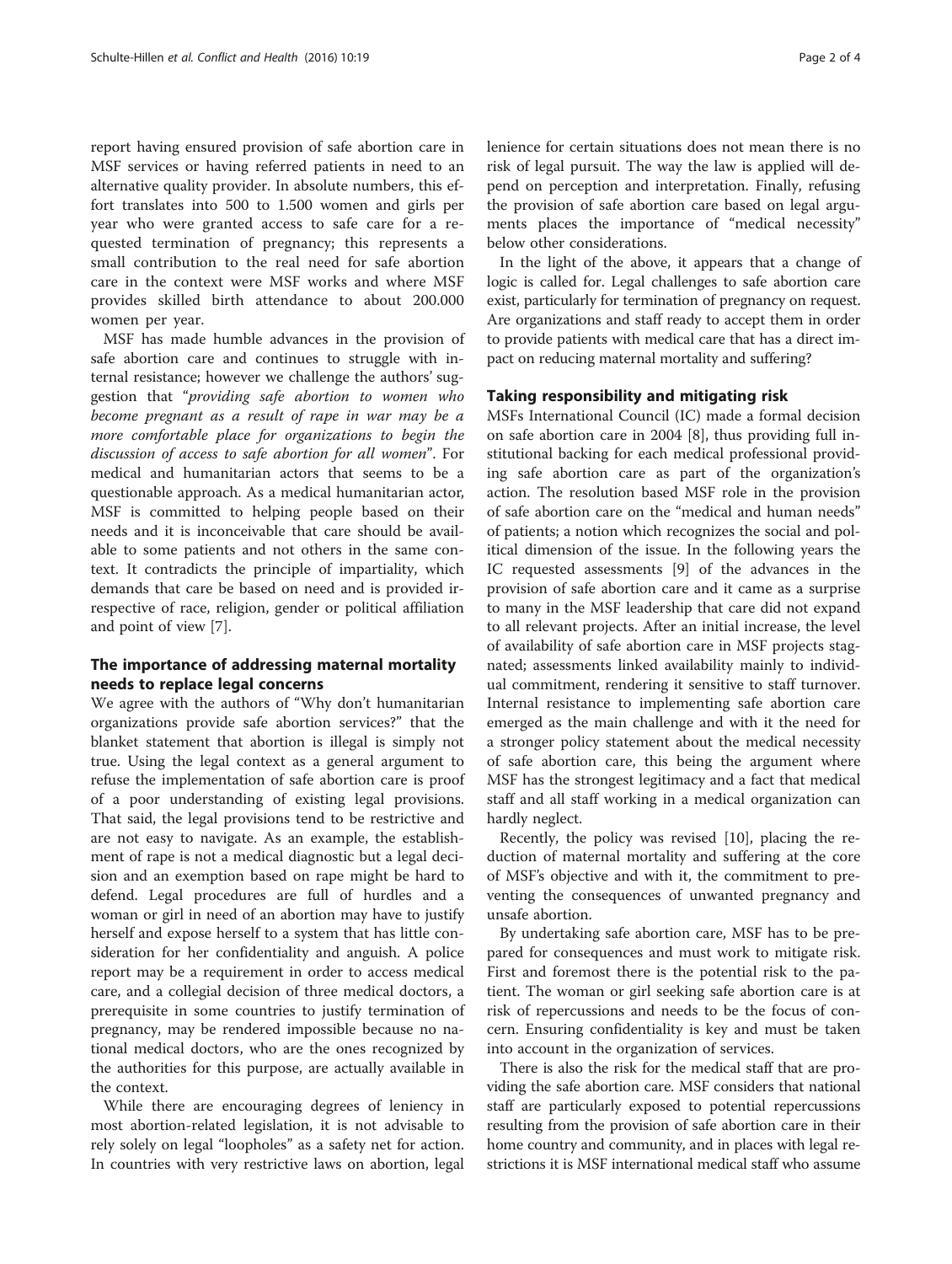the responsibility of providing the necessary care. Contexts with specific security concerns apart, all staff in MSF are expected to guide women and girls who come seeking termination of pregnancy to the medical staff that can best inform them and provide the appropriate care.

When safe abortion care by an alternative quality provider is available, MSF will consider referral as an option and assume the related costs.

MSF's presence in a country or context, and the capacity to provide medical assistance to people in need, may be challenged as a result of tensions with the authorities, and community perception has to be taken into account. A dialogue with relevant medical actors and at community level needs to be sought in order to share concerns about maternal mortality and abortion-related complications and to reflect MSF's commitment to working with all concerned to improve women's and girls health.

Finally it must also not be forgotten that abortion providers may resent MSF for providing free and safe care, and taking business away from them.

#### The weight of social norms

MSF still struggles to achieve a change of attitude throughout the organization; change takes time.

There are undeniably strong social norms related to abortion in most societies and a degree of resistance when talking about or dealing with abortion is engrained in most of us, unconsciously or not. The arguments that are put forward by MSF staff at different levels of the organization to explain non-action regarding safe abortion care (such as "there is no need", "it is too complicated", "it is not MSF's role", "it will put the project into danger"), are often just a reflection of unease, personal reluctance, and a lack of knowledge.

What the last few years have shown us is that in addition to a policy shift, there is the need to actively reach out to staff and to create an environment in which personal feelings, convictions and fears regarding the subject of abortion can be expressed and dialogue is established. In doing so, it is hoped that staff will be able to let personal feelings and professional responsibility co-exist. This is not just about resistance to abortion care though, it is also about pro-choice activism; both are misplaced in an organization that aims to reduce mortality and suffering.

In MSF we see that most medical staff are sensitive to the medical facts and will adapt their attitude once properly informed. Sensitizing medical staff alone however is not sufficient; medical staff needs full support for their efforts from all staff in MSF, particularly from coordinators and project managers. While the commitment to perform safe abortion care can be limited to specific medical professions, the commitment to contributing to MSF's capacity to respond to abortion-related needs is expected from all.

### Transparency and communication

MSF can undertake the work it does because of support and donations from individuals and other private donors. MSF is committed to transparency. The 2013 MSF International Activity Report included an article entitled "Addressing Women's Health Needs" which talked about the policy on safe abortion care and related medical action [[11\]](#page-3-0). In March 2015, a book and website on women's health was launched by MSF; it included a chapter on abortion and explained MSF's policy [\[12\]](#page-3-0). Also in 2015, the revised MSF guidelines for essential obstetrics and newborn care [[13](#page-3-0)] were published and included a chapter on the management of "Termination of Pregnancy on Request". MSF's position regarding safe abortion care is available publically to anyone who looks for it.

Speaking about abortion is not easy though. When publically asked about safe abortion care, more often than not the person is trying to establish if the organization is doing something "despicable" or "illegal". They are rarely interested in the fact that MSF is responding to one of the five main causes of maternal mortality and aims to prevent complications and suffering. MSF does not enter into religious, legal, ethical and philosophical debates on the question; as a medical-humanitarian organization, MSF can provide an evidence-based answer for why safe abortion care is a medical necessity.

## Conclusions

For MSF the commitment to safe abortion care is rooted in the concern for maternal mortality, complications and suffering caused by unwanted pregnancy and unsafe abortion - a reality that MSF teams deal with on a daily basis.

Making safe abortion care available to women and girls in need is an ambitious endeavour, and it is not without obstacles and limitations. It engages every part of the organization. MSF has made humble progress over the past few years and some key lessons have emerged: that responsibility towards patients takes priority over other considerations, that social norms regarding abortion must be considered, and that there remains an important knowledge gap, even among MSF staff. An open dialogue with staff, relevant medical actors and at community level is essential to address this and result in a change in attitude. This is likely the most important element to ensuring a safe abortion care for all women and girls in need.

#### Acknowledgements

Sara Chare and Dr. Jean-Clement Cabrol.

#### Authors' contribution

NS was the main force behind the initiative for writing the article and both NS and JFSS contributed imprortant reflection. CSH ensured the overall elabortion of the manuscript as well as data and sourcing. All authors read and approved the final manuscript.